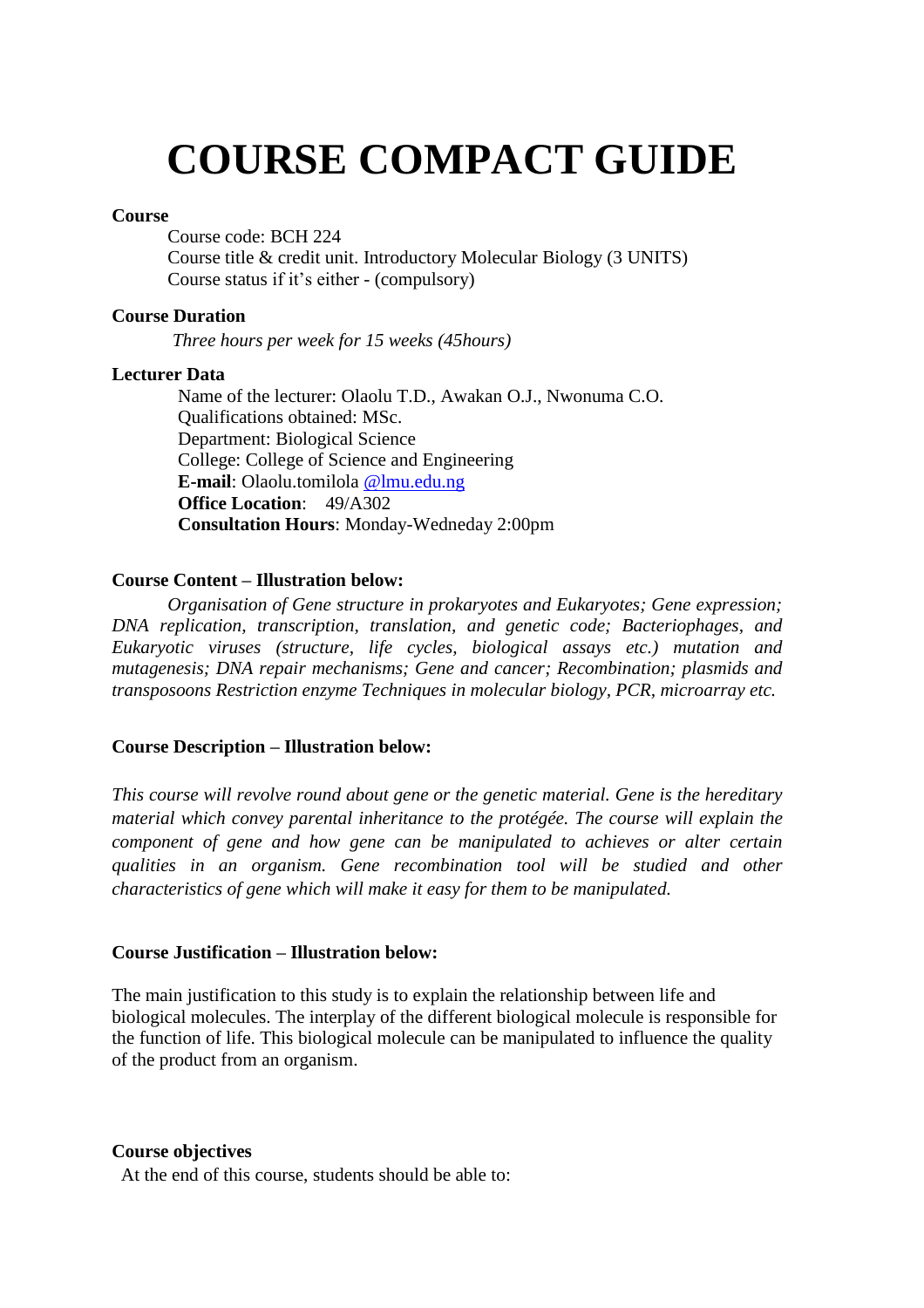- *(i) Describe what is and importance of gene to life*
- *(ii) Explain how genes are preserved in an organism and transfer from organisms*
- *(iii) Explain the relationship between gene and DNA molecule*
- *(iv) Explain DNA transcription, duplication and translation*
- *(v) Explain the process of mutation and mutagenesis*
- *(vi) Give explanation to gene recombination tecchnology*

#### **Course Requirement – Illustration below:**

*It is required that the students pass all the 100 level courses* 

| S/N | Grading                     | Score $(\%)$ |
|-----|-----------------------------|--------------|
|     | Test                        |              |
|     | Assignment                  |              |
|     | Practical (laboratory work) |              |
|     | Final Examination           |              |
|     | <b>Total</b>                | 100          |

**Method of Grading- An example below**

#### **Course Delivery Strategies – Illustration below:**

*Lecture and Collaboration method complimented with laboratory work will be adopted. In the laboratory, material will be provided to the student to demonstrate the method of gene extraction*

## **LECTURE CONTENT**

 **Week 1-2: introduction,** *Organisation of Gene structure in prokaryotes and Eukaryotes*

## **Objectives (list the objectives)**

The students at the end of the lectures for the week should be able to

understand:

- I. the relationship between the gene and nucleic acid
- II. The similarity in the gene organisation in prokaryotes and eukaryotes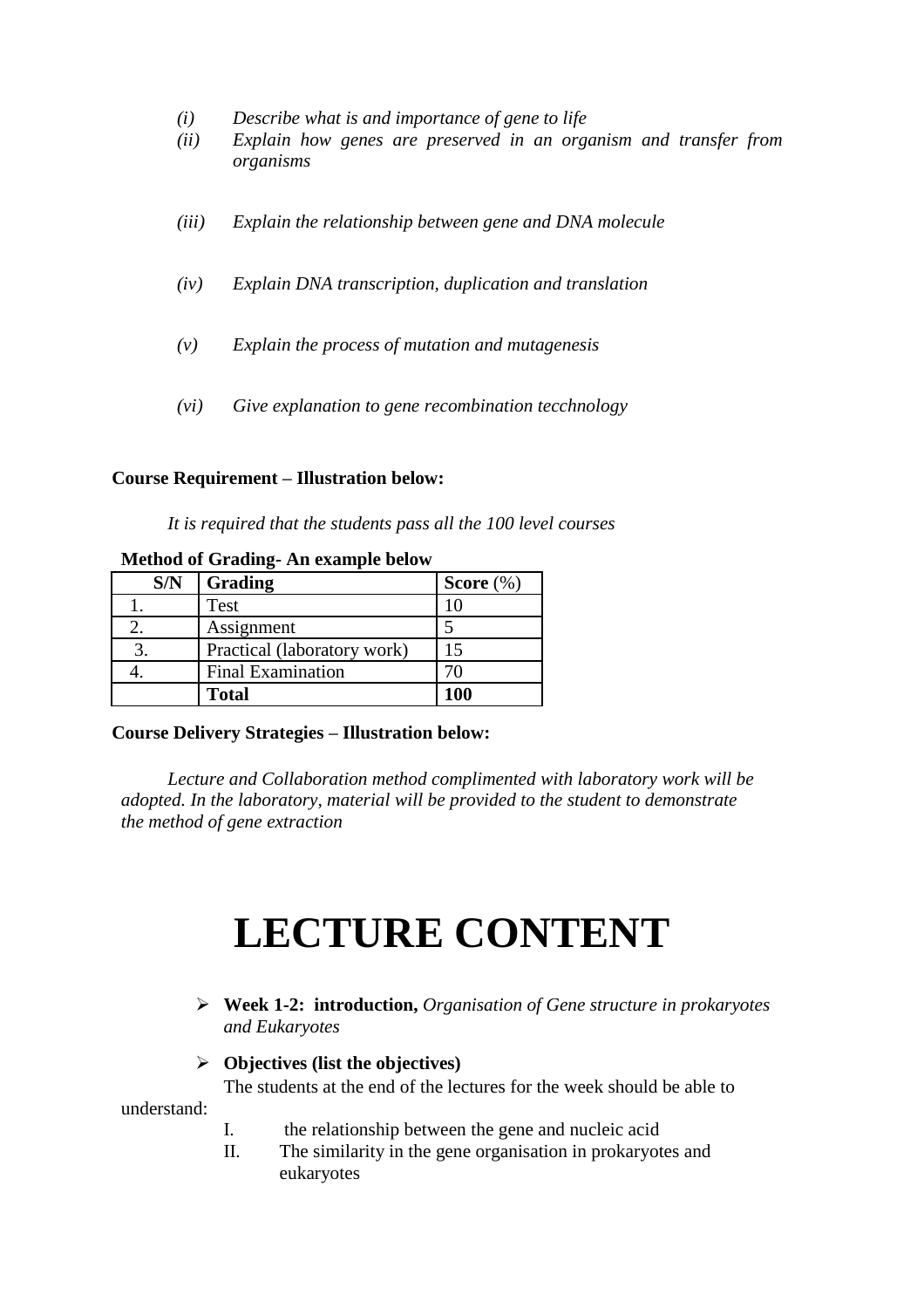III. The significant of gene to life

## **Description**

First hour: Introduction and components of gene

Second hour: Refresh the mind of the student on the concept of eukaryotes and prokaryotes

Third hour,: Differences/similarities in the eukaryotic and prokaryotic genetic contents

## **Study Question: This section entails study question for the week lecture.**

- **i.** What is gene?
- **ii.** What the relationship between the gene and DNA?
- **iii.** Where in the cell the site of gene storage?
- **iv.** Is there any different between the genetic components of the plant and animal?

## **Reading List - Books and materials students can read:**

Murray, R.K., Granner, D.K., Mayes, P. A. and Rodwell, V. W. (2003) twenty-sixth edition. McGraw-Hill companies limited.

Nelson, D. L. and Cox, M. M. (2004) Lehninger Principles of Biochemistry. 4<sup>th</sup> edition. Worth Publishers, New York.

Reginald H. Garrett and Charles M. Grisham (2007) Biochemistry third edition. Thomson Learning, Inc.

## $\blacktriangleright$

## **Week 3-4**

 **Topic:** *Gene expression; DNA replication, transcription, translation, and genetic code*

## **Objectives (list the objectives)**

The students at the end of the lectures for the week should be able to understand:

- I. The concept and mechanism of gene expression in organism
- II. Distinguish between the gene expression in eukaryotic and prokaryotic organism
- III. The relationship between the DNA molecule in an organism and the gene
- IV. The DNA replication, transcription, and translation
- V. The concept of genetic code
- VI. The relationship between genetic code, translation and protein synthesis.
- **Study Question: This section entails study question for the week lecture.**

## **Reading List - Books and materials students can read:**

Murray, R.K., Granner, D.K., Mayes, P. A. and Rodwell, V. W. (2003) twenty-sixth edition. McGraw-Hill companies limited.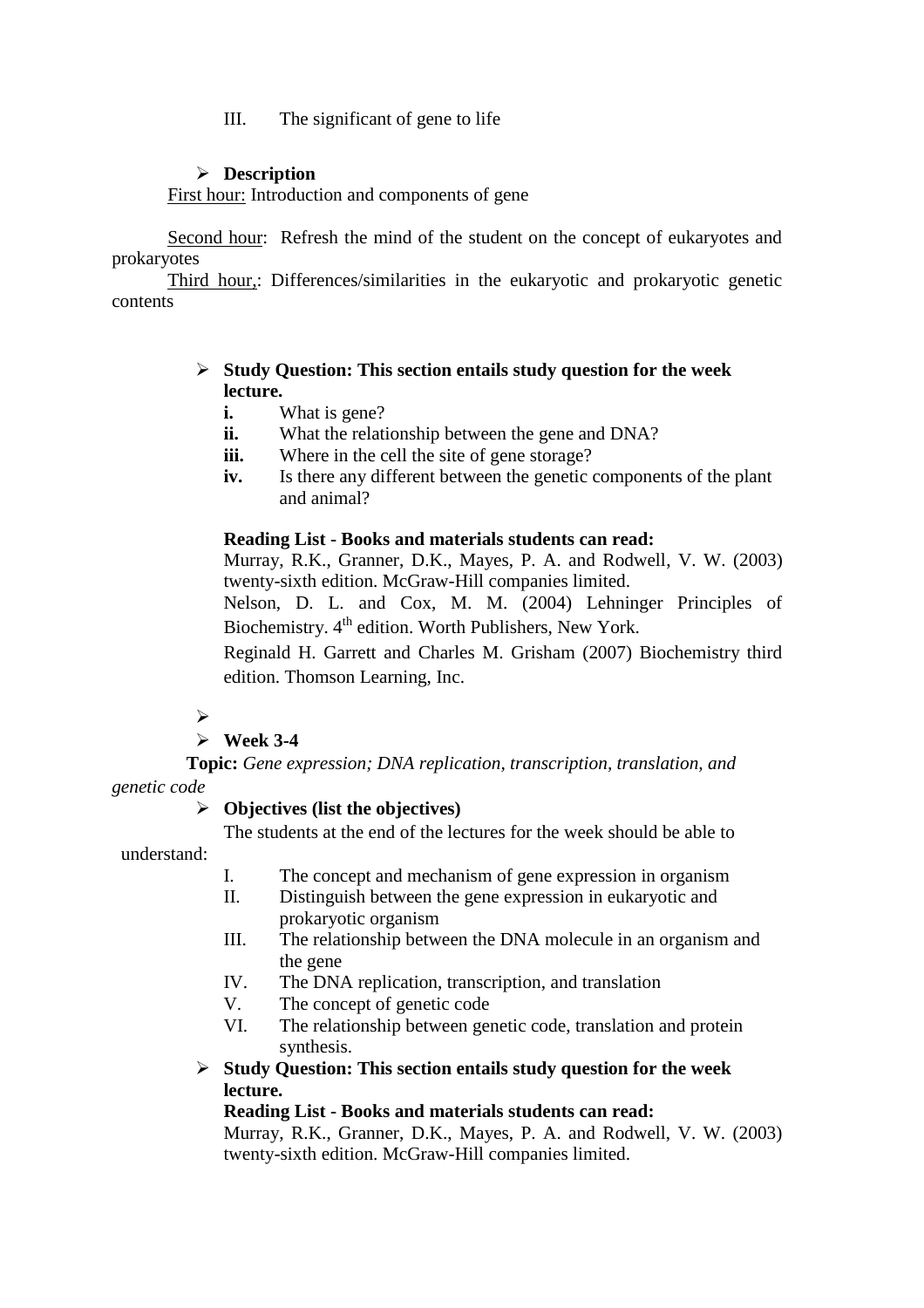Nelson, D. L. and Cox, M. M. (2004) Lehninger Principles of Biochemistry.  $4<sup>th</sup>$  edition. Worth Publishers, New York.

Reginald H. Garrett and Charles M. Grisham (2007) Biochemistry third edition. Thomson Learning, Inc.

## **Week 5-6**

**Topic:** *Bacteriophages, and Eukaryotic viruses (structure, life cycles, biological assays etc)*

- **Objective:** The students at the end of the lectures for the week should be able to understand:
	- **i.** The structure and life cycle of Virus
	- **ii.** The various classification of viruses and other microorganism
	- **iii.** The mechanism of viral infection

#### **Description**

First hour: Explain the features of microorganisms and unique characteristics of virus

Second hour: the life cycle of virus and its advantage in infection Third hour,: the mechanism of viral infection

## **Study Question: This section entails study question for the week lecture.**

- i. What is virus and viral infection?
- ii. Mention disease caused by virus in plant and animals
- iii. What is unique quality of virus different from other microorganism?
- iv. Mention the various types of virus
- v. **Study Question: This section entails study question for the week lecture.**

## **Reading List - Books and materials students can read:**

Murray, R.K., Granner, D.K., Mayes, P. A. and Rodwell, V. W. (2003) twenty-sixth edition. McGraw-Hill companies limited.

Nelson, D. L. and Cox, M. M. (2004) Lehninger Principles of Biochemistry. 4<sup>th</sup> edition. Worth Publishers, New York.

Reginald H. Garrett and Charles M. Grisham (2007) Biochemistry third edition. Thomson Learning, Inc.

## **Week 7-8**

**Topic:** *mutation and mutagenesis; DNA repair mechanisms; Gene and cancer*

- **Objective:** The students at the end of the lectures for the week should be able to understand:
	- **i.** The concept of mutation and mutagenesis
	- **ii.** The causes of mutation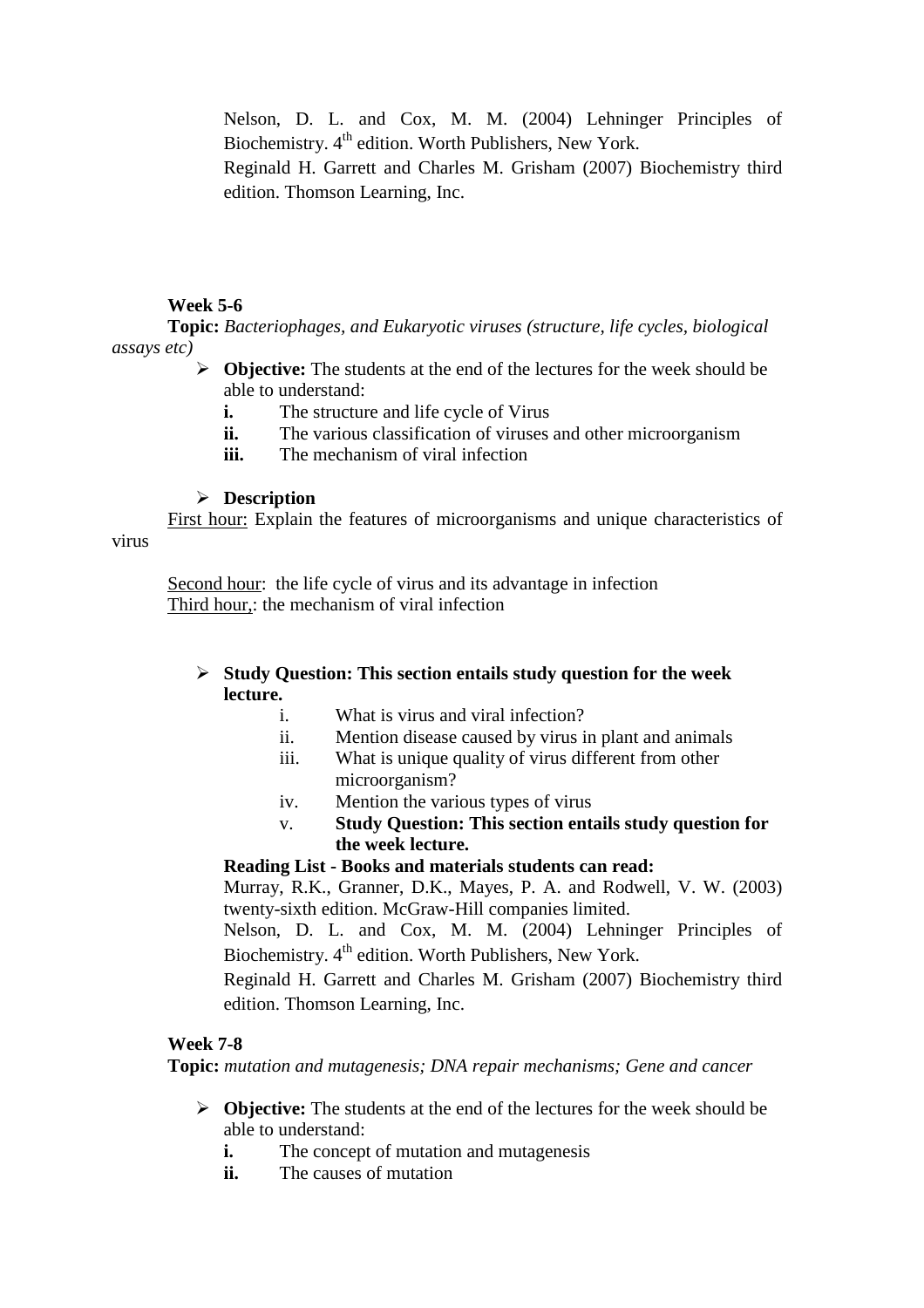- **iii.** The mechanisms of DNA repair after mutation
- **iv.** The concept of cancer
- **v.** Genetic implication of cancer

## **Description**

First hour: Explain the concept of mutation and mutagenesis a

Second hour: the causes of mutation and DNA repair Third hour,: the cause of cancer and biochemical implication

## **Study Question: This section entails study question for the week lecture.**

- vi. What is mutation and mutagenesis?
- vii. Mention causes of mutation
- viii. What is DNA repair?
- ix. What is carcinogenesis?

## **Reading List - Books and materials students can read:**

Murray, R.K., Granner, D.K., Mayes, P. A. and Rodwell, V. W. (2003) twenty-sixth edition. McGraw-Hill companies limited.

Nelson, D. L. and Cox, M. M. (2004) Lehninger Principles of Biochemistry. 4<sup>th</sup> edition. Worth Publishers, New York.

Reginald H. Garrett and Charles M. Grisham (2007) Biochemistry third edition. Thomson Learning, Inc.

## **Week 9-10**

**Topic:** *Recombination; plasmids and transposoons*

- **Objective:** The students at the end of the lectures for the week should be able to understand:
	- **i.** The way by which genes can be manipulated through recombination technology
	- **ii.** What is plasmid, source and the use in the recombinant technology
	- **iii.** The mechanism of gene modification through the natural way of transposon
	- **iv.** The procedure of the gene recombination

## **Description**

First hour: Explain the concept of DNA recombination technology

Second hour: Explain the function of plasmid in its natural environment and as a vital tool in DNA recombination

Third hour,: The concept of transposoon

## **Study Question: This section entails study question for the week lecture.**

- x. What is DNA recombination?
- xi. Mention tools used in recombination technology
- xii. What is plasmid?
- xiii. What is transposoon?

## **Reading List - Books and materials students can read:**

Murray, R.K., Granner, D.K., Mayes, P. A. and Rodwell, V. W. (2003)